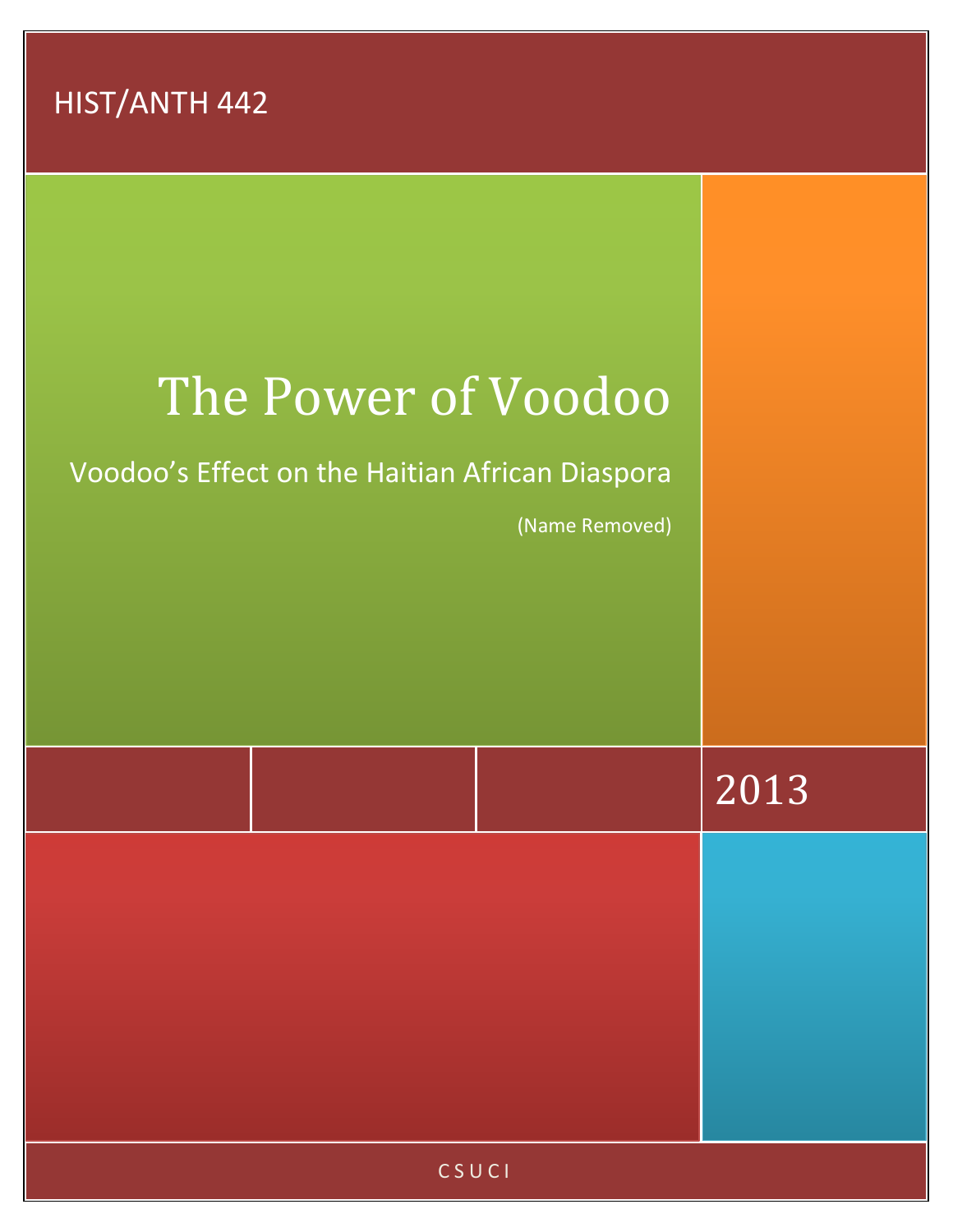## The Power of Voodoo: Voodoo's Effect on the Haitian African Diaspora

Voodoo has been a powerful force in the lives of innumerable people of African descent, both positively and negatively. One of its largest groups of adherents resides in Haiti, where Voodoo is practiced by close to 5 million people, which accounts for nearly half of the population. Voodoo is a true syncretism; a mix of the worship of the gods their West African ancestors observed from ancient times and the worship of the Catholic saints that the slaves were taught in the New World. Its strongest influence came from the West African kingdom of Dahomey, and the word "voodoo" itself means a "god, spirit, or sacred object" in the Dahomean language (Wilmeth, 28).

Voodoo brings a community together, remembering and honoring those that came before, but it also tends to create fear in outsiders who don't understand it. Its demise has been predicted many times due to the "anti-superstitious persecution it aroused," but it holds together against all the pressure against it and is practiced around the world to this day (Dominique, 104).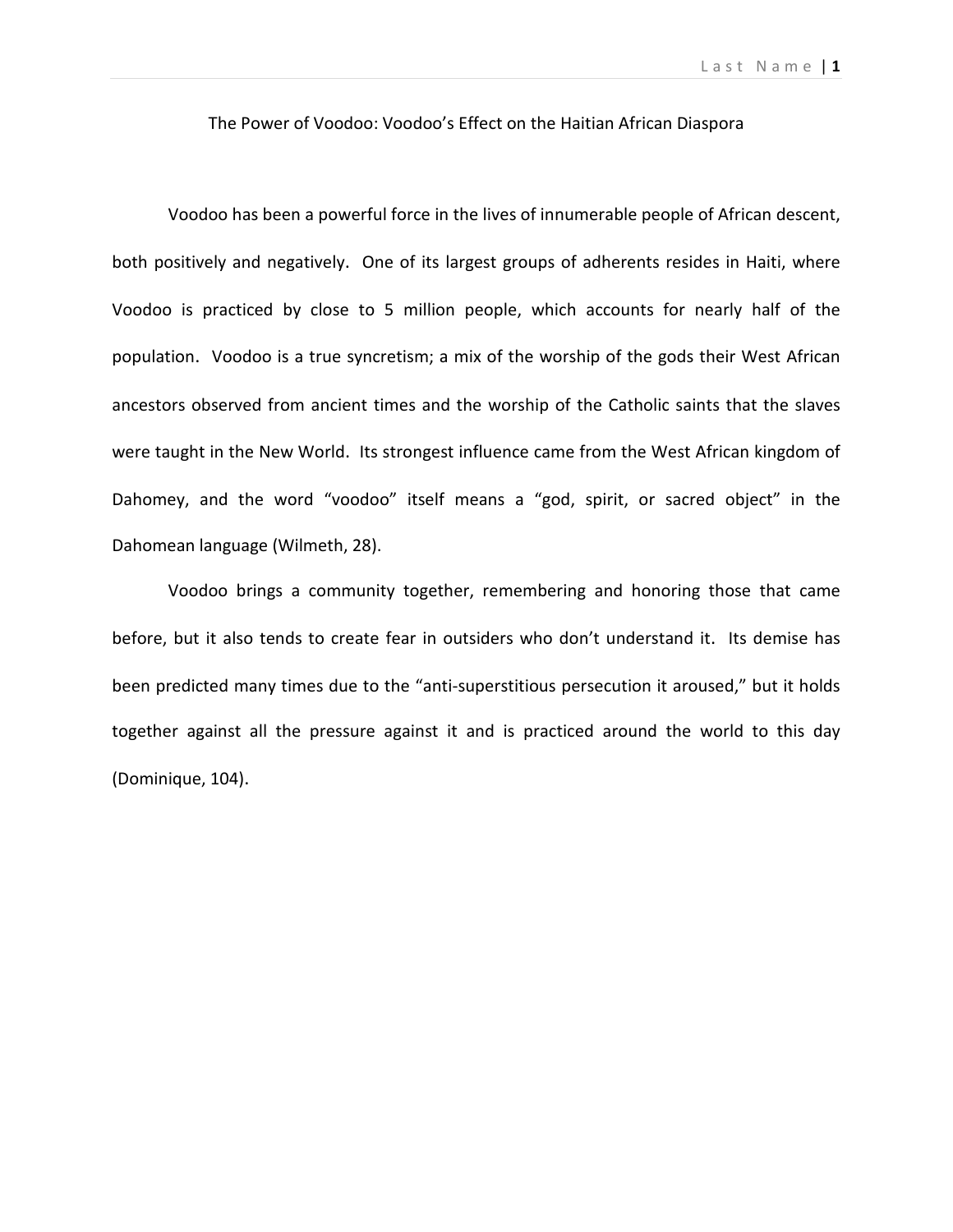

40. Voodoo ceremony in Montréal (Canada).

The positive effects of Voodoo on the diaspora are more obvious than the negative. When the anthropologist Katherine Dunham visited Haiti to observe the Haitian peoples' lives and practices, Voodoo provided her with "a sense of ethnic 'belonging' that she never possessed before (Gelder, 92)." Levi-Strauss thinks of Voodoo as a social force, and believes it has the ability to hold a society together. It is such a cohesive force, in fact, that it unified the slave population in Saint-Domingue and helped give them the courage and strength in numbers to begin the Haitian Revolution.

After the revolution, though, the newly freed Haitians had to live on an island that was desolate due to the destruction caused by the war. Because of this, the now all-black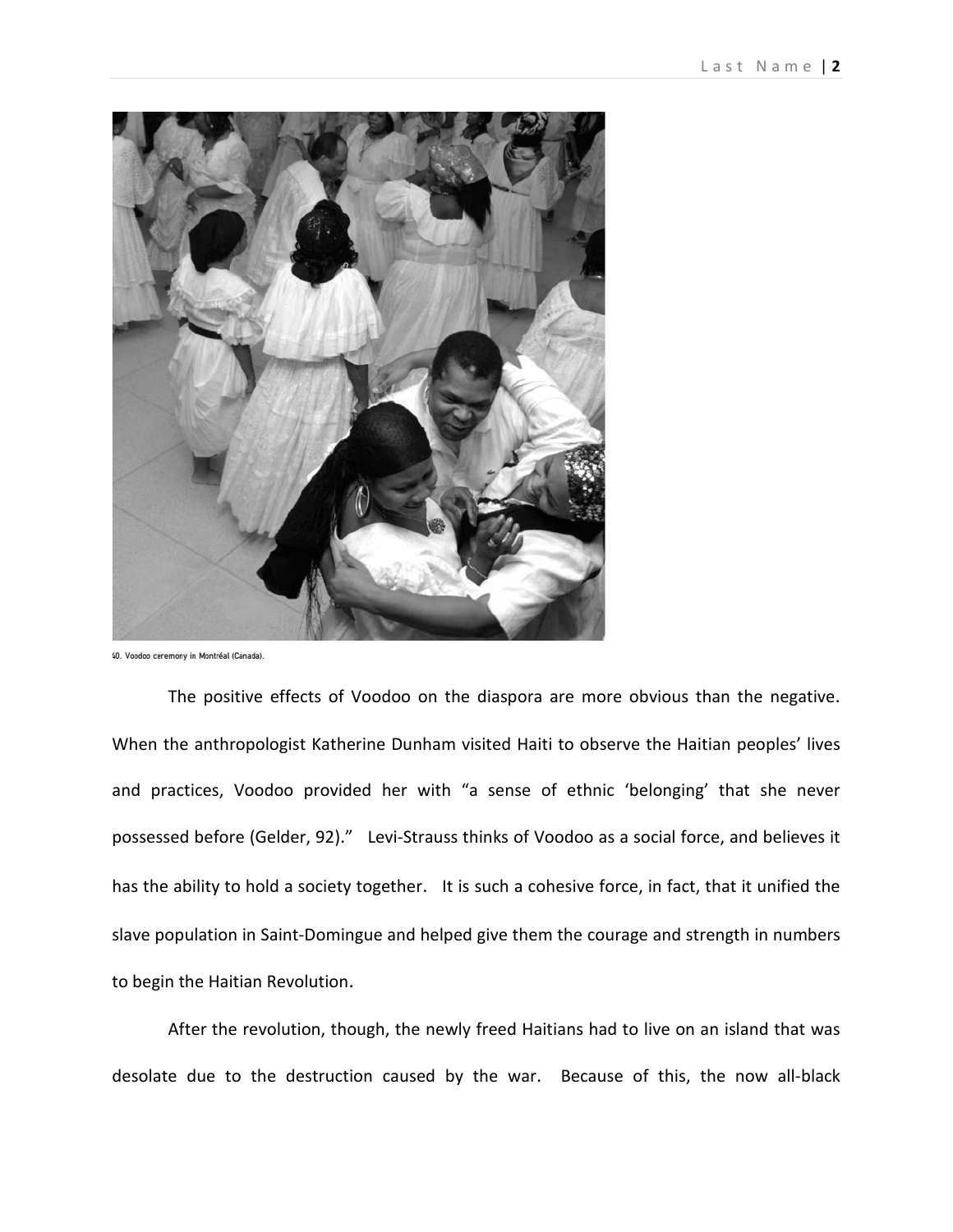population of Haiti had to retreat to the mountains for a time, and it was there they rediscovered who they were as a people, and that identity was strongly influenced by Voodoo (Dominique, 103).

At the heart of Voodoo is the *lakou*, a sort of family group that mixes natural and social forces and honors ancestors and lineages. In their worship, the *lakou* use a type of rattle called an *asson*, which is viewed as representing apprenticeship and the idea of creating unity while still respecting people for their differences (Dominique, 103). The overarching focus of Voodoo is a focus on the community as family and on honoring the ancestors and the Voodoo gods, or Vodus, who are often the spirits of deceased slaves themselves (Rosenthal, 774). These *lakous* were often the glue that held a society together. This was demonstrated in the early  $20<sup>th</sup>$ century, when unethical Haitian leaders had broken down many *lakous* and other important social structures. Dominique believes that the lack of the *lakous'* unifying presence made foreign occupations such as the U.S. occupation of Haiti from 1915 through 1934 all the easier to accomplish (Dominique, 103).



41. Asson, Voodoo ritual object.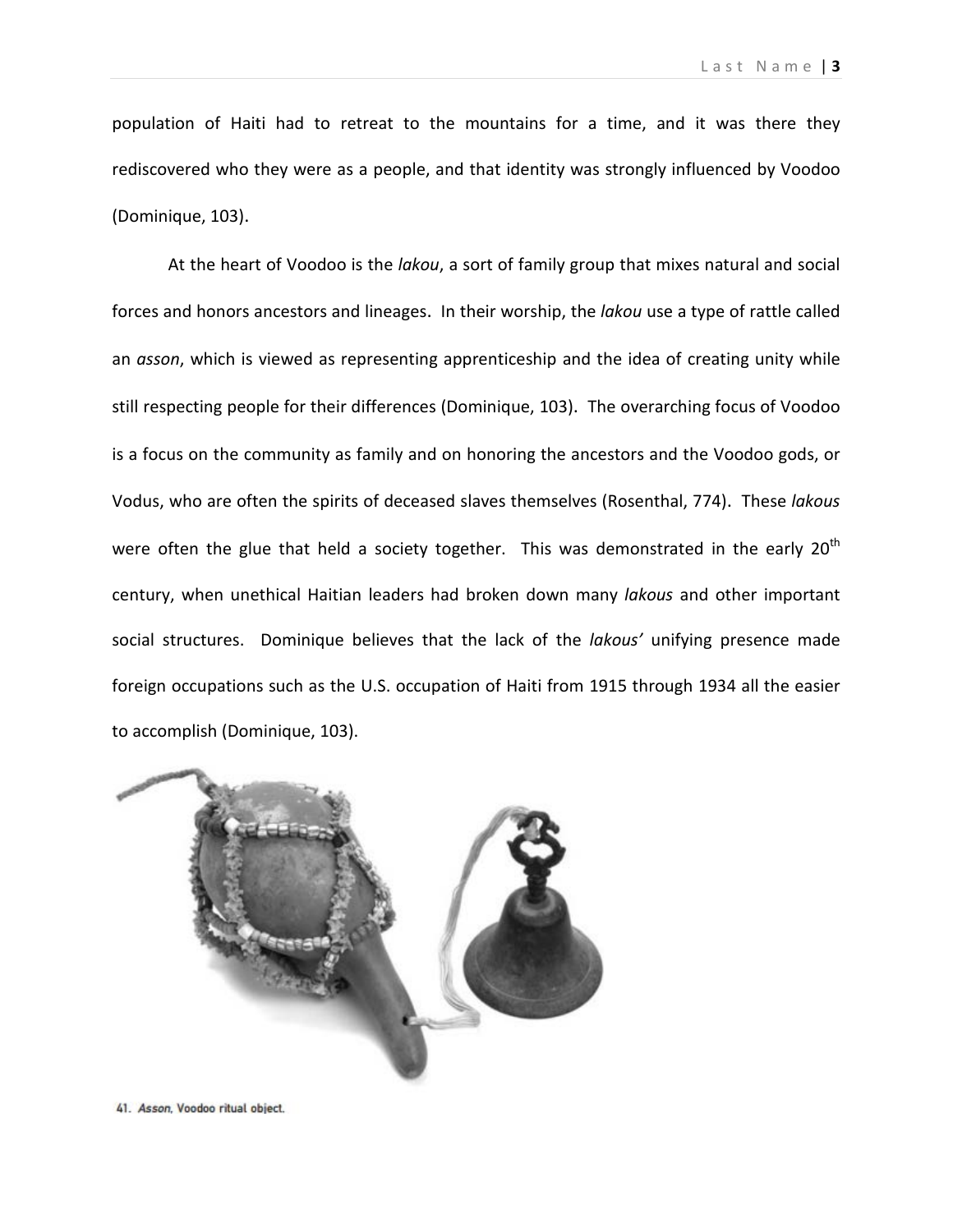Voodoo is also beneficial in that it puts women in leadership roles, and has done so hundreds of years before there was ever such a concept as "women's rights". Marie Laveau, one of the most famous Voodoo practitioners ever to have lived, held a great deal of power in her community and is still celebrated every year at Mardi Gras in New Orleans. In a time when women, and especially women of color, had no power, Marie was nevertheless able to "transform" herself into a "theatrical and flamboyant … seer, spell weaver, and voodoo priestess (Rhodes)." While Laveau may not have been Haitian, she does demonstrate the kind of power and social influence that female leaders hold in the practice of Voodoo worldwide.

While Voodoo is a powerful positive force in the lives of millions of Haitians, its negative effects on the people of Haiti are serious and far reaching. Voodoo ceremonies tend to be theatrical, larger-than-life experiences, which enchants outsiders but also has a tendency to frighten.

An aspect of the Voodoo ceremony that never failed to leave an impression on outsiders was the possession by various gods and ancestors. Only full members of the *lakou* were allowed to participate in possession ceremonies, regardless of whether or not they were actually able to reach a trance-like state. Traditionally, those who pretended to be possessed and put on a good show were just as respected as those who actually reached the state of a "true trance." If someone outside of the *lakou* were to go into a state of possession it would not only be bad manners, but they would be removed from the ceremony due to their show of "spiritual weakness (Wilmeth, 29)." These ceremonies were overwhelming and dramatic, and any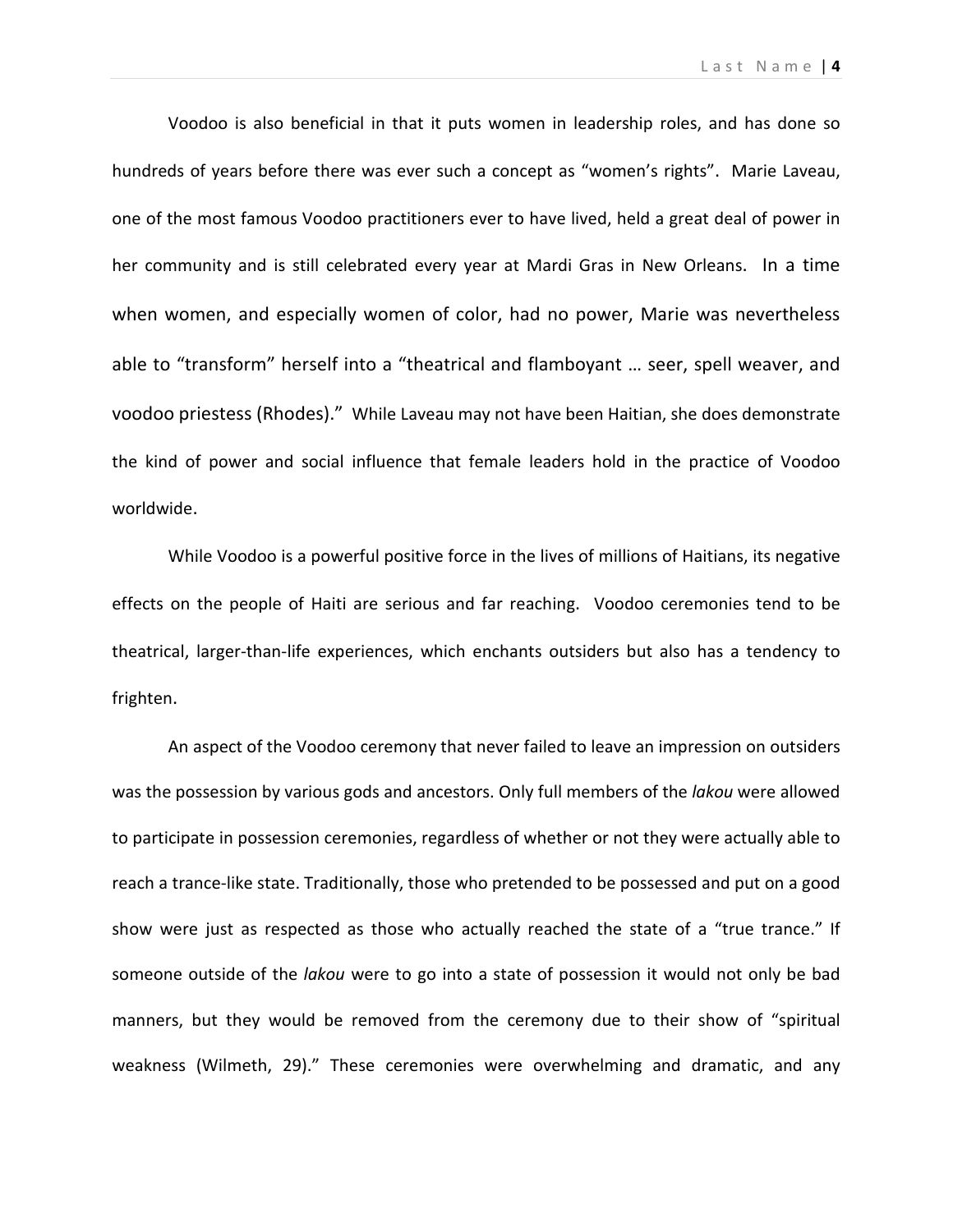observer or participant could become completely immersed in the drama played out by the *lakou*.

The theatricality of these ceremonies was undeniable. Each god had its own costume and demeanor. To channel the water god Agwe, for example, it was required that the human vessel be wearing a naval uniform, and once they were possessed the *lakou* must solute him with gunpowder. Some gods spoke one language better than another or had strange accents, and "Papa" Legba, a kindly spirit that bridges the gap between gods and men, would always be portrayed as an old man with a pipe and haversack (Wilmeth, 30).





Even seasoned anthropologists have been wrapped up the mystery and theatricality of Voodoo to the point that they forget that they were present merely to be observers. Because of this, and because of Voodoo's sense of "otherness," it tends to be sensationalized in popular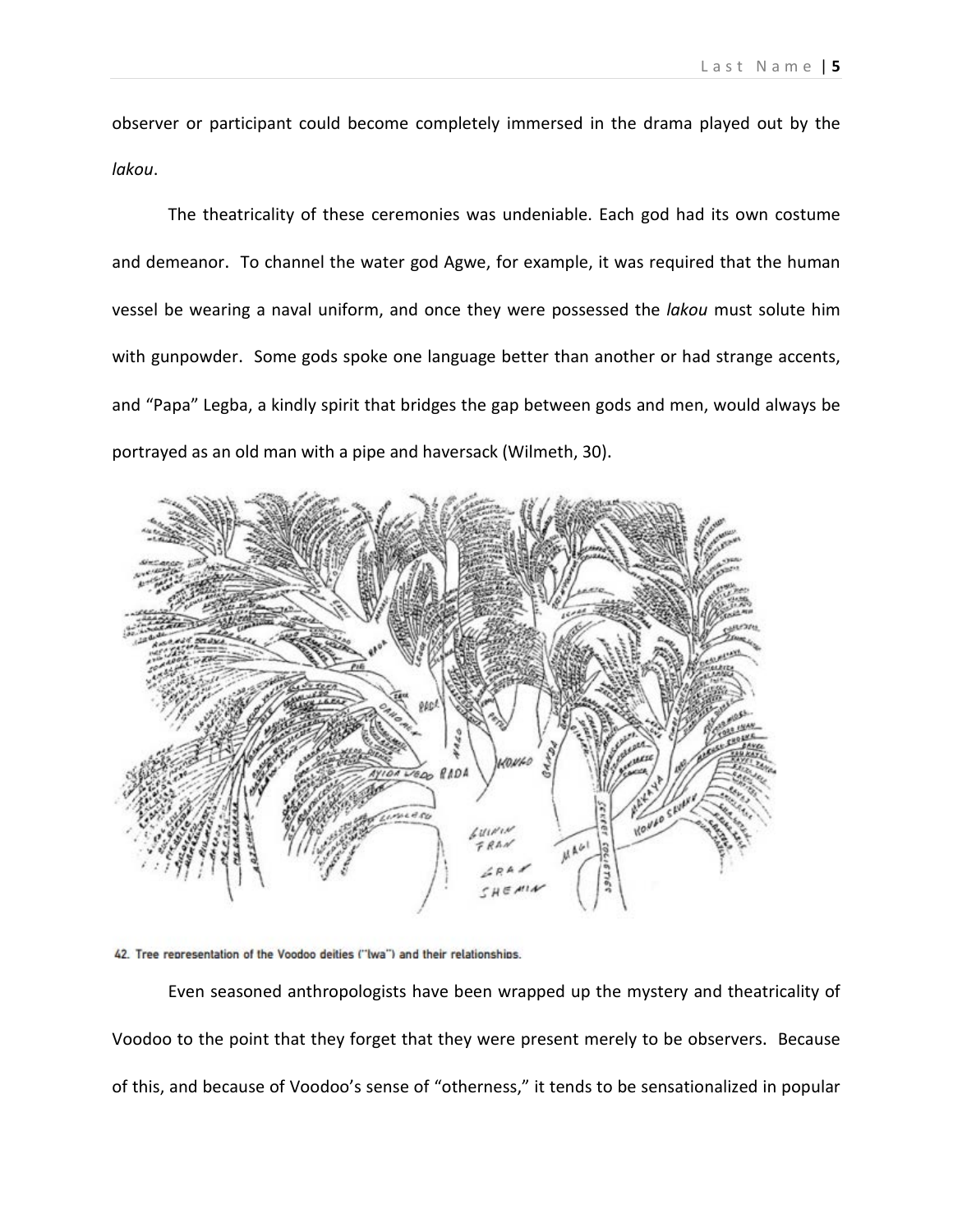literature and media, and occasionally in scholarly writings by those anthropologists who become too immersed in their subject of study.

One such author, William Seabrook, wrote a novel called *Magic Island*, in which he spins a tale portraying Voodoo as a mysterious and sinister force that holds Haiti in its grip. The first zombie film ever made, *White Zombie*, focuses on a white woman who was turned into a zombie through the influence of Voodoo. While these tales made great literature and film, they also stoked white fear and distrust of Haiti and its people. To argue this point, Gelder references Joan Dayan, who is referred to as "one of the best known postcolonial critics who have written about Haitian literary culture," and who feels that some readers in the U.S. may have used *Magic Island* and other similarly sensationalist literature to justify the U.S.'s occupation of Haiti because of the fear they had developed (Gelder, 94-96). Because of these infectious stories they stopped seeing Haitians as people in their own right and instead saw them as thralls to an evil cult-like religion. *White Zombie* had planted the idea that Voodoo could affect whites in all sorts of negative ways, and perhaps in their minds, controlling Haiti would control the spread of the Voodoo they so feared and hated.

Another problem with all the sensationalist literature surrounding Haitian Voodoo is that it takes away focus on Haiti's true history and obscures it with the "tall stories" constructed by both observers and adherents of Voodoo. For example, rather than seeing Voodoo leaders as real people and being able to study where they came from and how they lived their lives, all historians would be able to learn were the aggrandized tales of their accomplishments in Voodoo, which by nature blend fact with fiction. Gelder believes that it is important to remove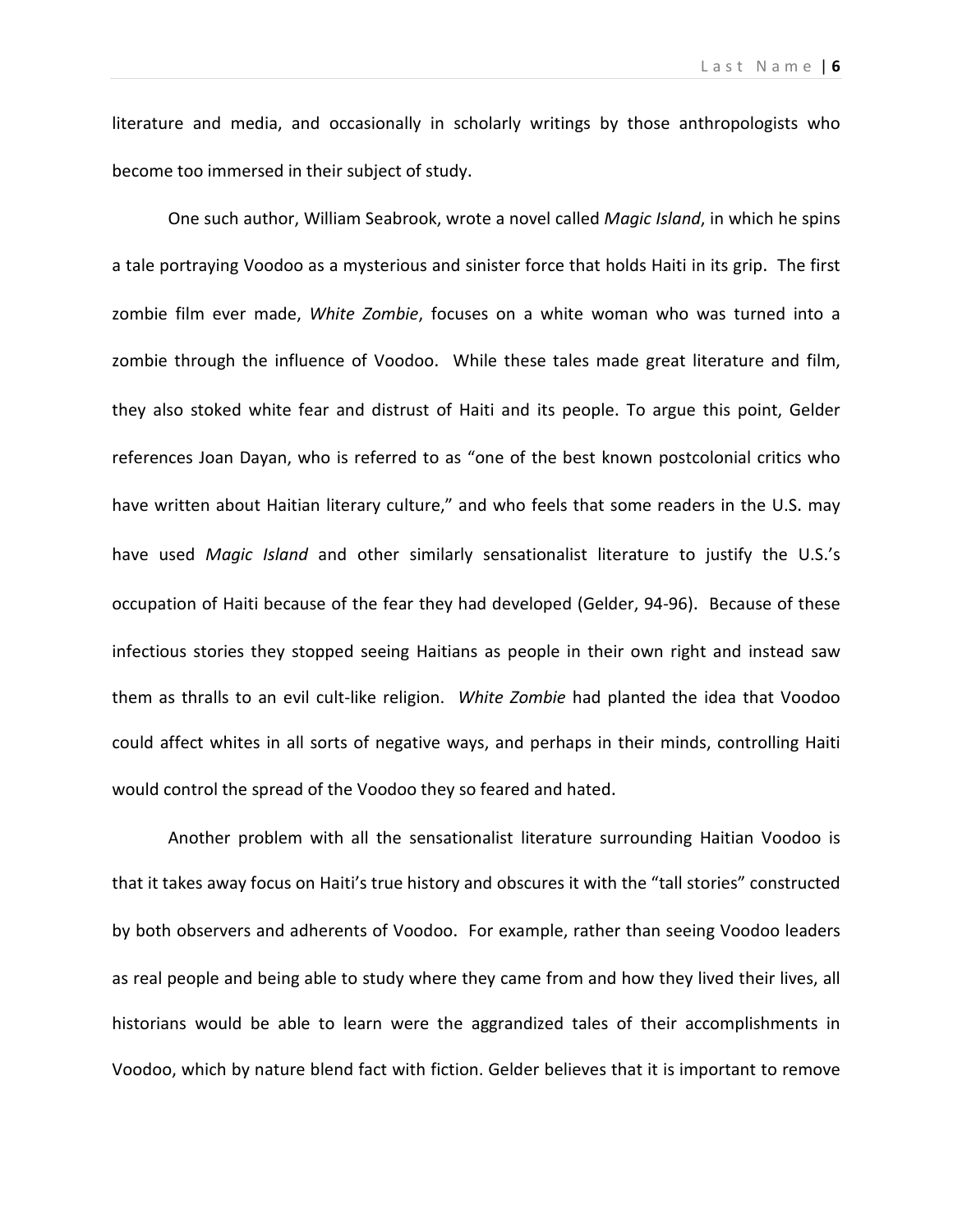the mystery and hype surrounding Voodoo if the reality of Haiti is ever to be observed and recorded thoroughly.

One piece of literature, and its subsequent movie, is an example of how Gelder believes Voodoo should be represented in fiction. This book, surprisingly, is the James Bond novel *Live and Let Die*. Gelder feels that this novel had a positive effect on the views of Haitian culture because it features a main character who throughout the novel is attempting to do the same thing Gelder is striving to do: demystifying Voodoo and making it seem "ordinary and banal." By making people realize that Voodoo is just a belief system like any other, *Live and Let Die* breaks some of the sensationalism surrounding Haiti and helps the reader step back and reevaluate their real life view of the country and its people. As Sydney W. Mintz says, "Voodoo only seems extraordinary because we don't understand it (Gelder, 95)."

One other negative that has been discussed is somewhat dubious, but many experts believe that it may be legitimate: Voodoo death, more modernly equated with psychogenic death. No modern scientist believes that Voodoo, as magic, is able to kill someone. Instead, the current theory is that the Voodoo curse, or hex, causes such psychological distress to both the believing person who has been "hexed" and their family that, as Meerloo says, that cursed person "decides to die and may act in such a way as to facilitate death (Lester, 2)."

Lester gives us a Western example of psychogenic death to give the reader an idea of what the effect of a "voodoo hex" would be to a true believer:

"Meador (1992) described the case of a man who had esophageal cancer and uncontrollable diabetes who decided that it was time to die. The physician managed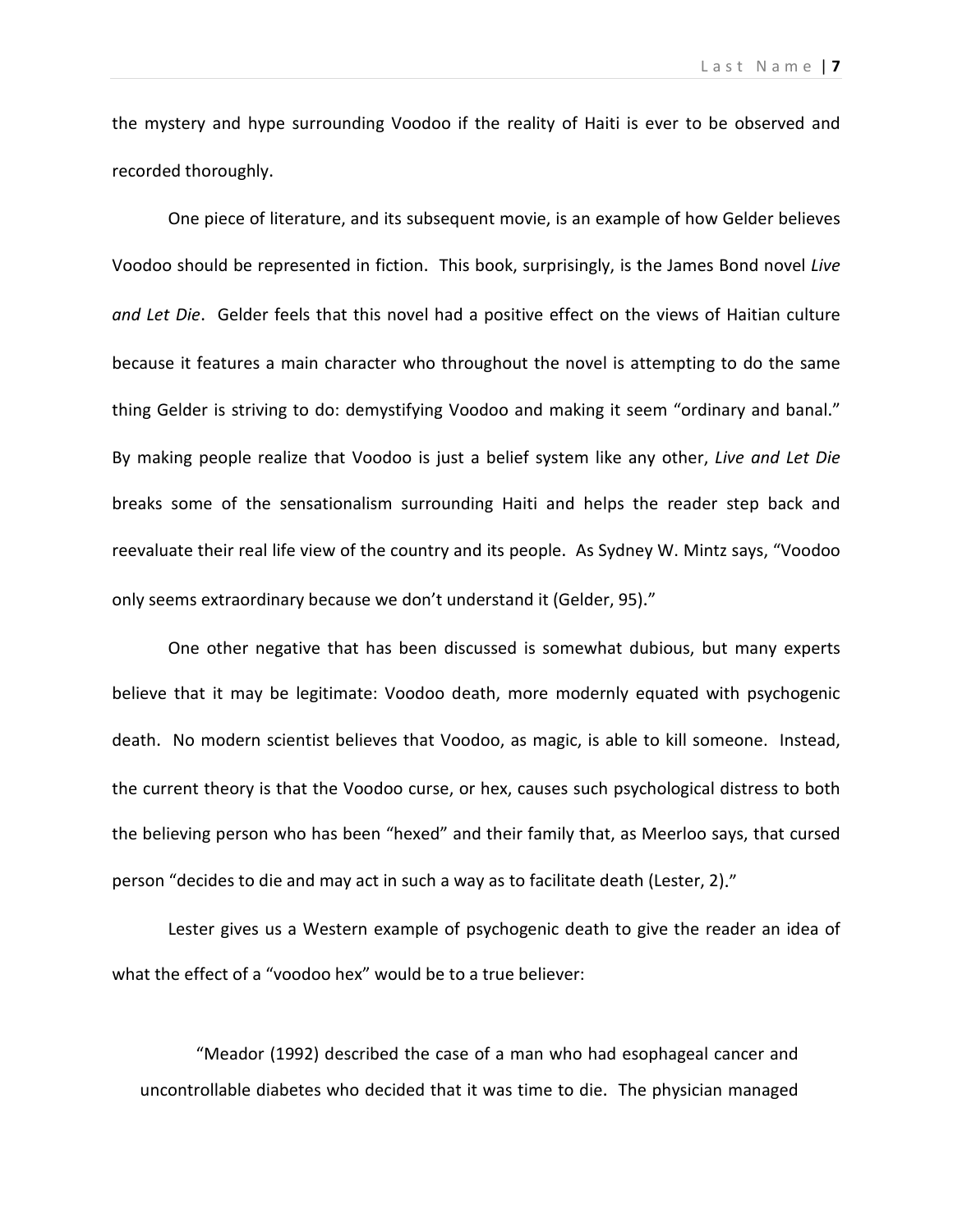L ast Name | **8**

to motivate the man to live through Christmas, which he did, but he died soon after New Year's Day. The autopsy revealed that the diagnosis of cancer was a false positive. He did have a small nodule in his liver and a mild case of pneumonia. Meador argued that he died with cancer and pneumonia, but not of either of them. He suggested that the case met the criteria for a hex death because the man and his family believed the earlier physician's pronouncement that he was going to die, and all acted as if he was going to die (Lester, 4)."

Because the man and his family believed entirely in this doctor's diagnosis, he may have unwittingly committed what Meerloo refers to as a "passive suicide". The result is similar with the victims of a Voodoo hex. In "primitive societies" in places like Central and South America, Africa, Australia, and Caribbean, similar behavior happens when a person and their family believes completely that they are under a Voodoo curse. Anthropologists have observed the "cursed" person simply lie down on his or her bed and wait for death, while their family begins funeral preparations around their still-living relative. Because the person and everyone around them believes that they will die, they do; more often than not because they stop eating and drinking out of hopelessness and despair (Lester, 1-2).

To look at the other side of the coin, Lester cites Barber, who does not believe that psychogenic death actually exists. Barber notes that most of the documented cases of Voodoo death occurred in underdeveloped countries where the victims' corpses were not subjected to toxicology tests after their deaths. Barber feels that in many, if not all cases, the victims may have in fact been poisoned by the individual putting a "curse" on them, so that they died not of any psychological trauma or persuasion but by good old-fashioned poisoning. As Voodoo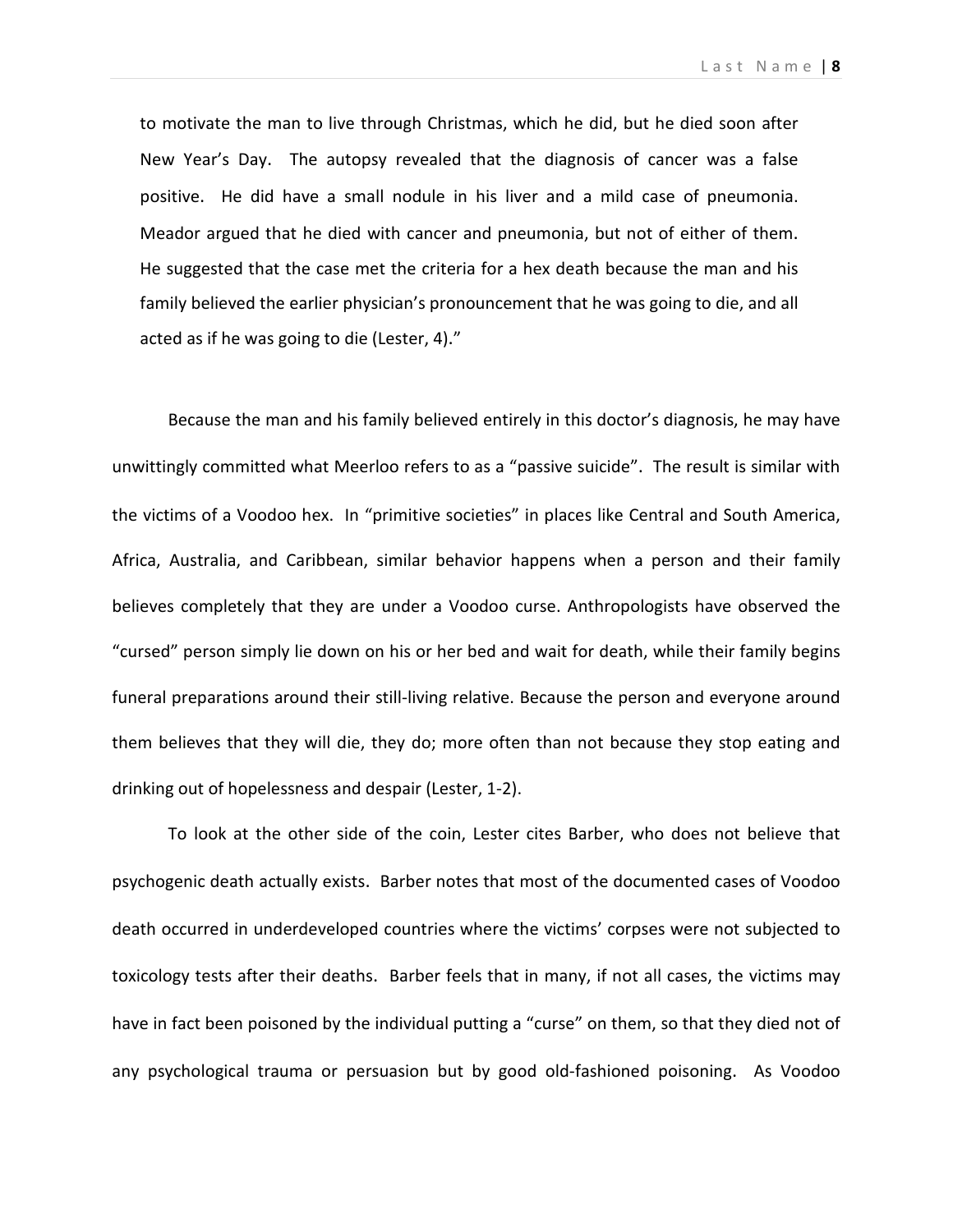practitioners have been known to work with poisons such as the form the common blowfish produces, the poisoning theory could be another likely explanation for the phenomenon of Voodoo death.

Still, Lester proceeds to note that the few cases of Voodoo death that have happened in first world countries did have full autopsies after their deaths and no trace of poison was found in any of these cases. Lester clearly feels that Meerloo is correct in his diagnosis of psychogenic death, but is careful to show both sides by addressing Barber's views as well.

Regardless of whether Voodoo death is a true scientific occurrence, the fact that modern scientists and doctors in peer reviewed medical journals are seriously discussing the possibility that something called "Voodoo death" actually exists shows the negative power the belief in Voodoo can exert on its adherents, and brings one back to Gelder's point that the "tall stories" can obscure our ability to see what's truly real.

Voodoo as a religion and worldview is dramatic, larger than life, and can be all encompassing. It has both enthralled and frightened outsiders, and is a culture of total immersion and belief for its adherents. Its benefits are many; it unites communities, gives power to the powerless, and, as Brenda Osbey says, it is a "highly complex, deceptively simple set of principles, beliefs and what-have-you, [and] is much that could heal you of whatever it is in your life that needs healing." In Voodoo, women are respected and looked up to as authority figures and Mothers. But Voodoo brings with it a stigma that has often negatively impacted its many Haitian followers. The fear it incites in outsiders has given foreign nations excuses to invade, and some believe that the fear it incites in its adherents can lead, in extreme levels, to death. The smokescreen of "tall stories" that surround Haitian Voodoo can hamper serious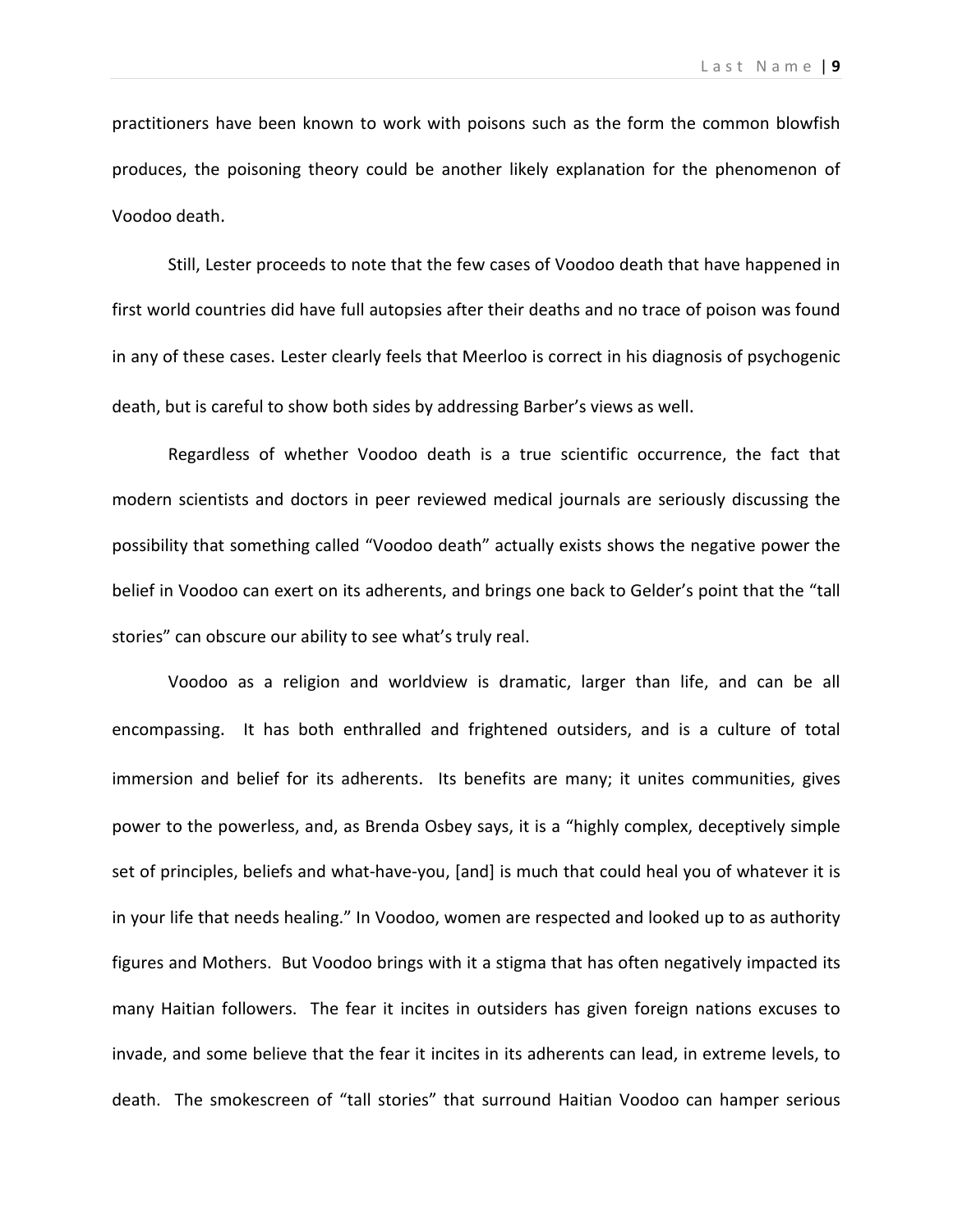efforts to uncover Haiti's true past, but ultimately it is an integral part of Haitian life and history and the story of the African Diaspora would not be complete without it.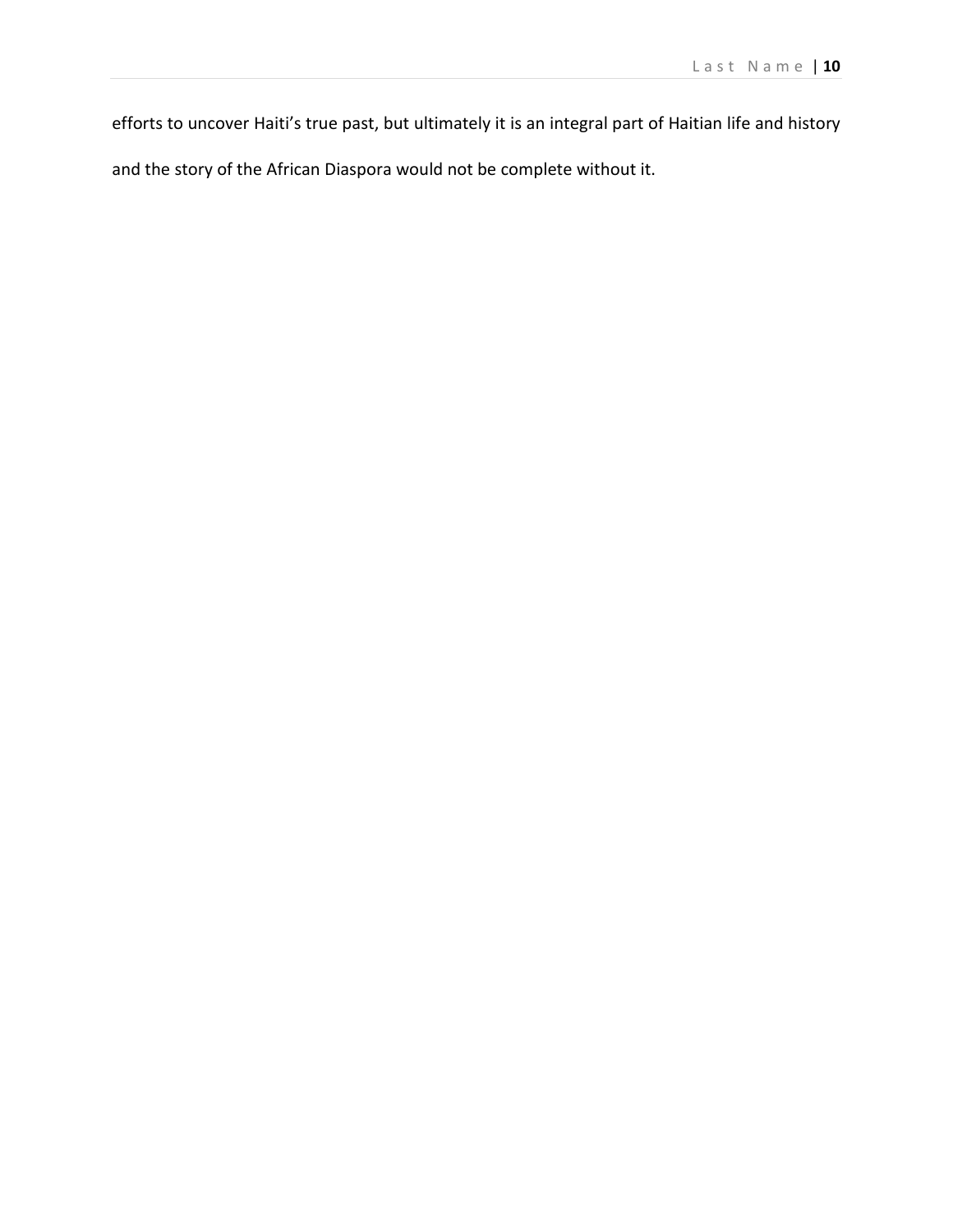## Works Cited

Dominique, Rachel Beauvoir. "The Social Value Of Voodoo Throughout History: Slavery,

Migrations And Solidarity." *Museum International* 62.4 (2010): 99-105. *Academic Search* 

*Premier*. Web.

Gelder, Ken. "Postcolonial Voodoo." *Postcolonial Studies* 3.1 (2000): 89-98. *Academic Search* 

*Premier*. Web.

Lester, David. "Voodoo Death." *Omega: Journal Of Death & Dying* 59.1 (2009): 1-

18. *Professional Development Collection*. Web.

Mentigues, Rudolphe. *Tree Representation of the Voodoo Deities ("Iwa") and Their* 

*Relationships*. N.d. Photograph. Fondation Ayizan Velekete, n.p.

Osbey, Brenda M. "Why We Can't Talk to You About Voodoo." *Southern Literary Journal*. 43.2

(2011). Print.

Peressini, Mauro. *Voodoo Ceremony in Montreal (Canada)*. N.d. Photograph. Musée Canadien

Des Civilisations, Montreal.

Rhodes, Jewell Parker. "Marie Laveau, Voodoo Queen." *Feminist Studies* 16.2 (1990):

331. *Psychology and Behavioral Sciences Collection*. Web.

Rosenthal, Judy and Masquelier, Adeline. "Reviews - Possession, Ecstasy, and Law in Ewe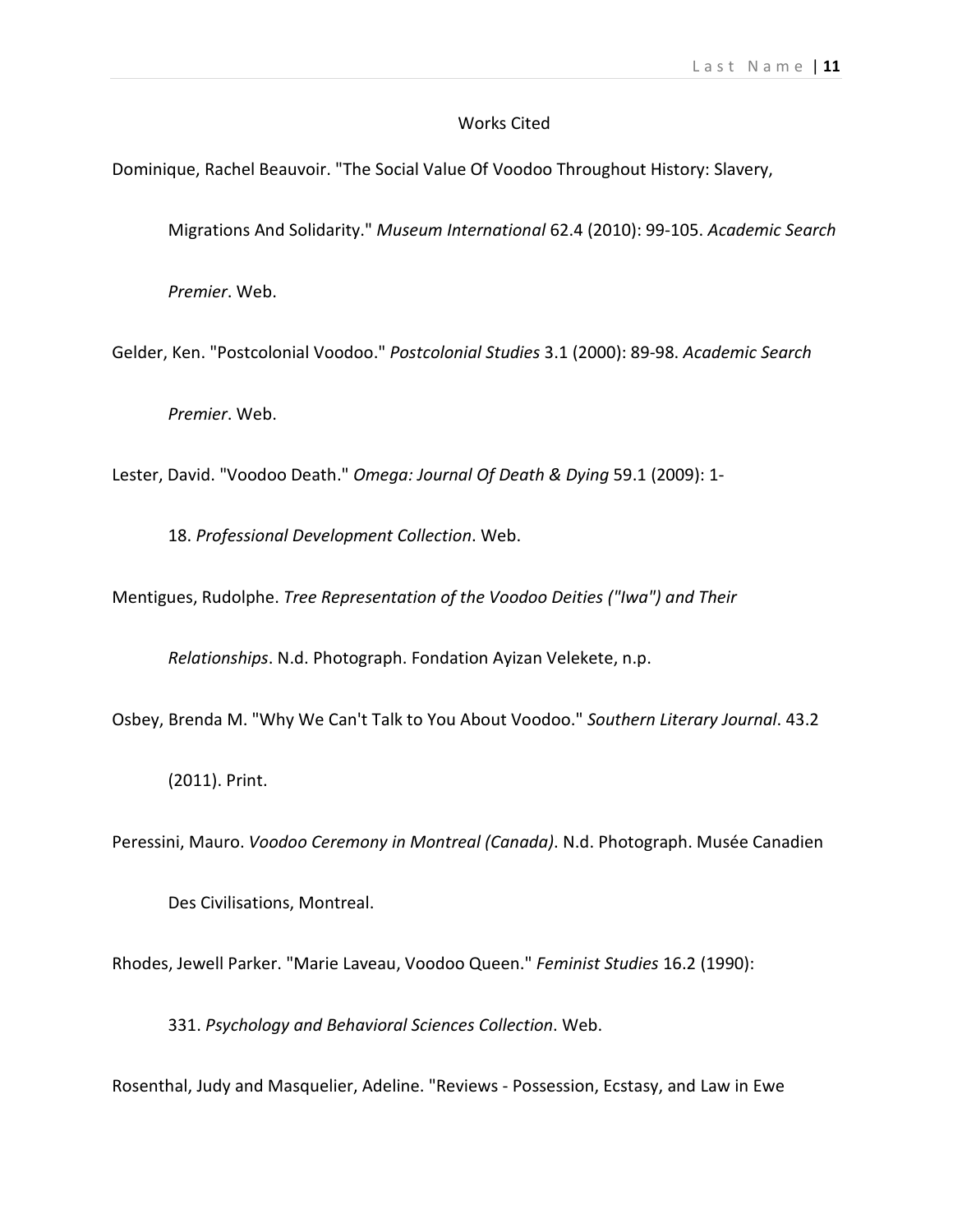Voodoo."*American Ethnologist*. 26.3 (1999): 774. Print.

Walls, Jonathon. *Asson, Voodoo Ritual Object*. N.d. Photograph. FPVPOCH, n.p.

Wilmeth, Marlyn Walton, and J. Richard Wilmeth. "Theatrical Elements In Voodoo: The Case For

Diffusion." *Journal For The Scientific Study Of Religion* 16.1 (1977): 27. *Academic Search* 

*Premier*. Web.